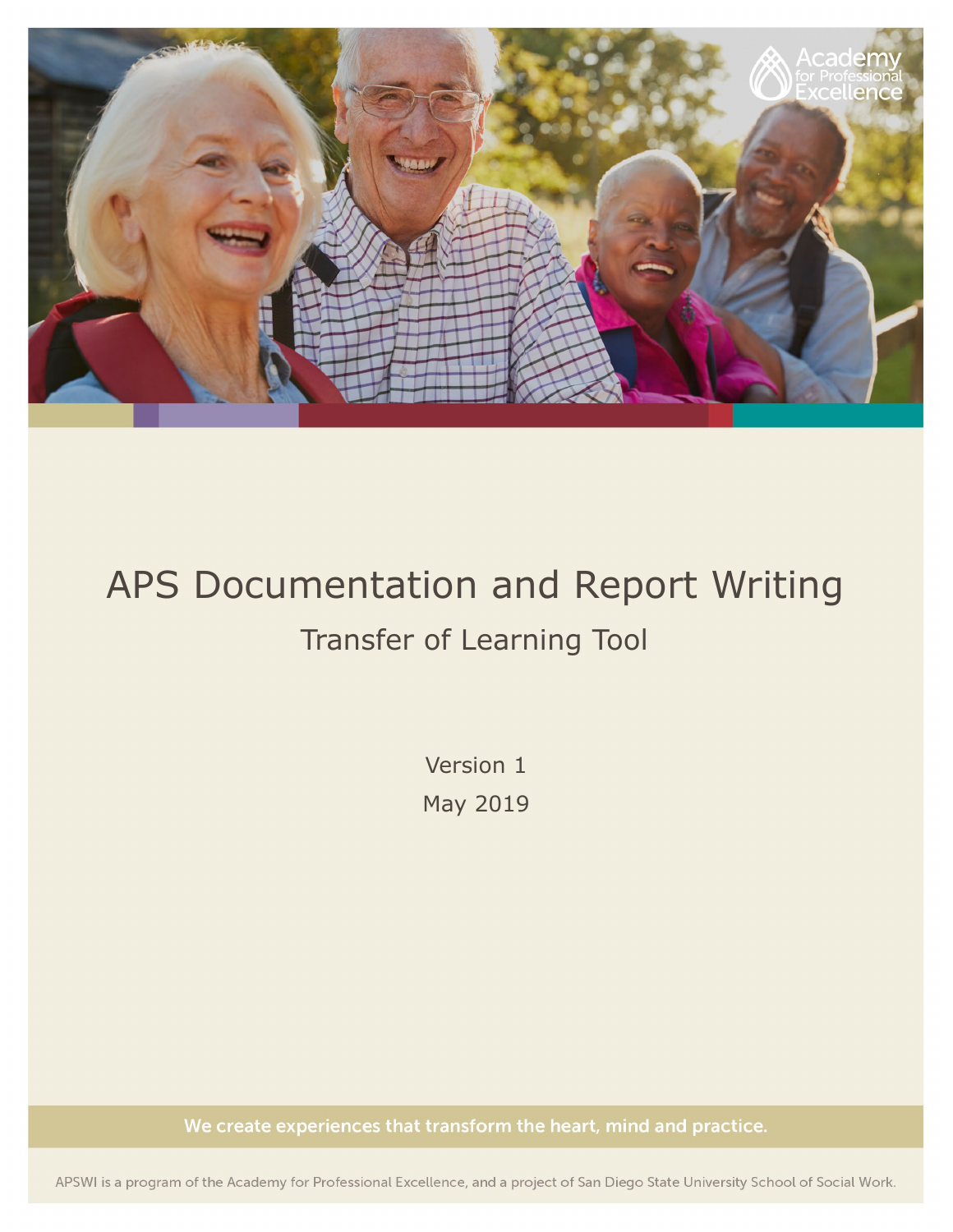**The test of a good APS Case Record is when any reasonable and prudent person can read and review the record and draw his/her own conclusion as to what occurred, based on interview statements and supportive evidence.**

*-CWDA APS Guidelines to Supplement Regulations, 2.7: Guiding Principles for APS Case Documentation*

#### **How To Use:**

This Transfer of Learning Tool is designed as a companion to NAPSA Core Competency Module #15: APS Case Documentation and Report Writing. It allows APS professionals to practice and polish their documentation skills using a collateral interview from a video clip. It can be used in a variety of settings to include:

- Classroom Training with support from a facilitator
- Individual activity to guide documentation
- Coaching tool for Supervisors to use when working with staff around documentation skills
- Unit Meeting as a group activity with guidance from a Supervisor or Lead Staff

This Transfer of Learning Tool is divided into 3 activities that the learner will complete after watching the [Financial Abuse Allegation, Home Visit: Alleged](https://www.youtube.com/watch?v=6i9ARePrPpE)  [Perpetrator Interview](https://www.youtube.com/watch?v=6i9ARePrPpE) video.

- 1. Part One: record facts and observations you see and document inferences and interpretations.
- 2. Part Two: write a Collateral Contact Narrative using clear, factual, objective and concise language and capturing direct quotes.
- 3. Part Three: answer supplemental questions.

#### **Learning Objectives:**

- 1. Use a collateral interview video to demonstrate the use of clear, concise and objective language while illustrating accurate recall in a contact narrative.
- 2. After viewing a collateral interview video, accurately identify and differentiate facts and observations.
- 3. Use a collateral interview video to identify interview techniques that support objective interview questions and demonstrate clarification techniques.

#### **Materials:**

The demonstration video "Financial Abuse Allegation, Home Visit: Alleged Perpetrator Interview" can be found at <https://theacademy.sdsu.edu/programs/apswi/apswi-videos/> or <https://www.youtube.com/watch?v=6i9ARePrPpE>

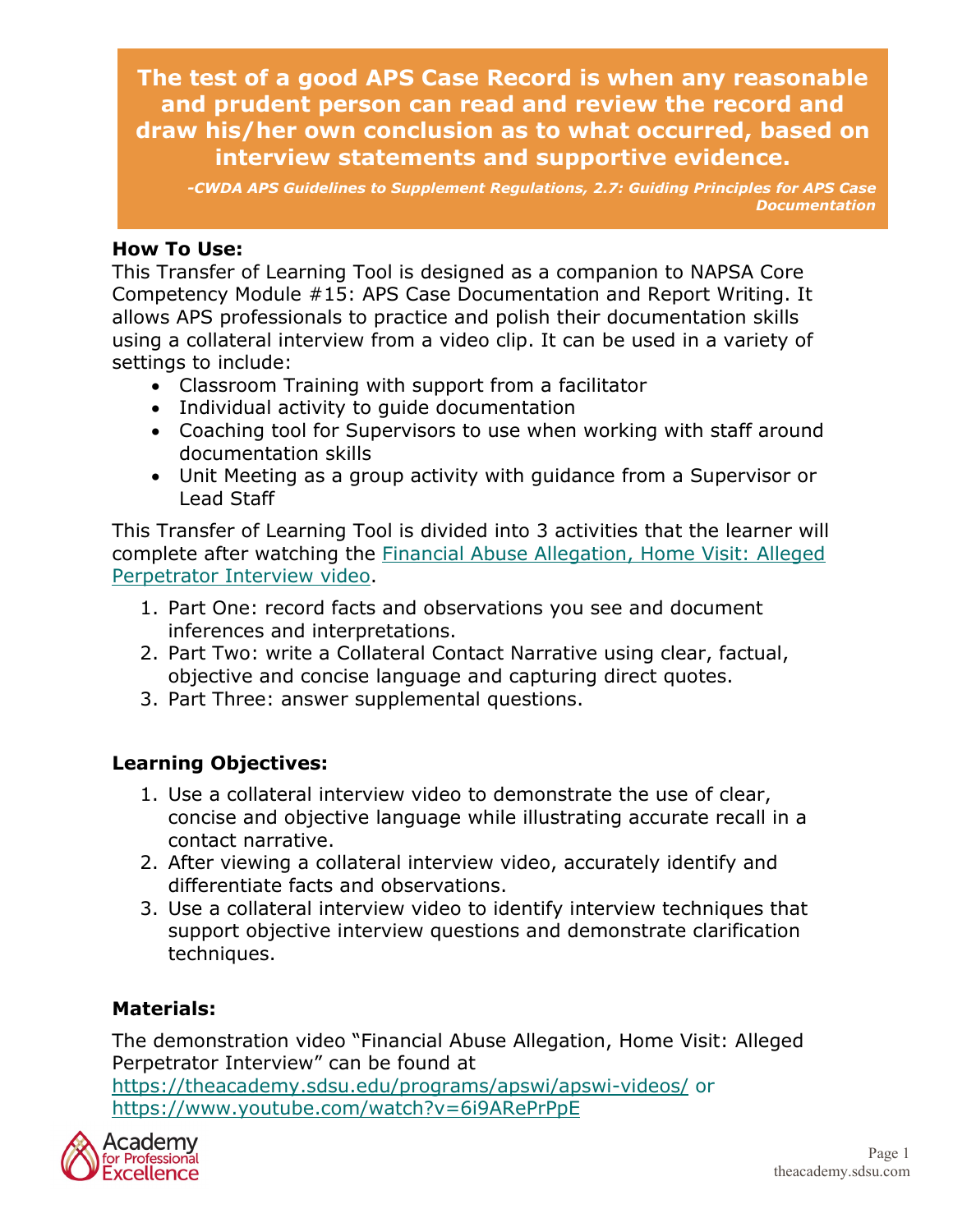# **PART ONE**

**Using the [Financial Abuse Allegation, Home Visit: Alleged](https://www.youtube.com/watch?v=6i9ARePrPpE)  [Perpetrator Interview,](https://www.youtube.com/watch?v=6i9ARePrPpE) think about whether the impressions you are receiving are facts, observations, inferences or interpretations. Make notes below for each category.**

- 1. What are the **facts**?
	- **Facts something that actually exists; reality; truth**. *Information that can be verified.*
- 2. What are your **observations** (appearance, behaviors, conversations, etc.)?
	- **Observations an act or instance of noticing or perceiving, an act or instance of regarding attentively or watching**. *Things you may see, hear, or smell.*

- 3. Further investigation is still needed, but what can you **infer** from the video thus far?
	- **Infer To derive by reasoning; conclude or judge from premises or evidence: (of facts, circumstances, statements, etc.)**
- 4. Further investigation is still needed, but did you make any **interpretations** based on what you saw?
	- **Interpretations a conception of another's behavior.** *Combination of facts, observations and inferences and what this means to the APS professional, i.e., a professional opinion.*



*Definitions in bold found at www.dictionary.com*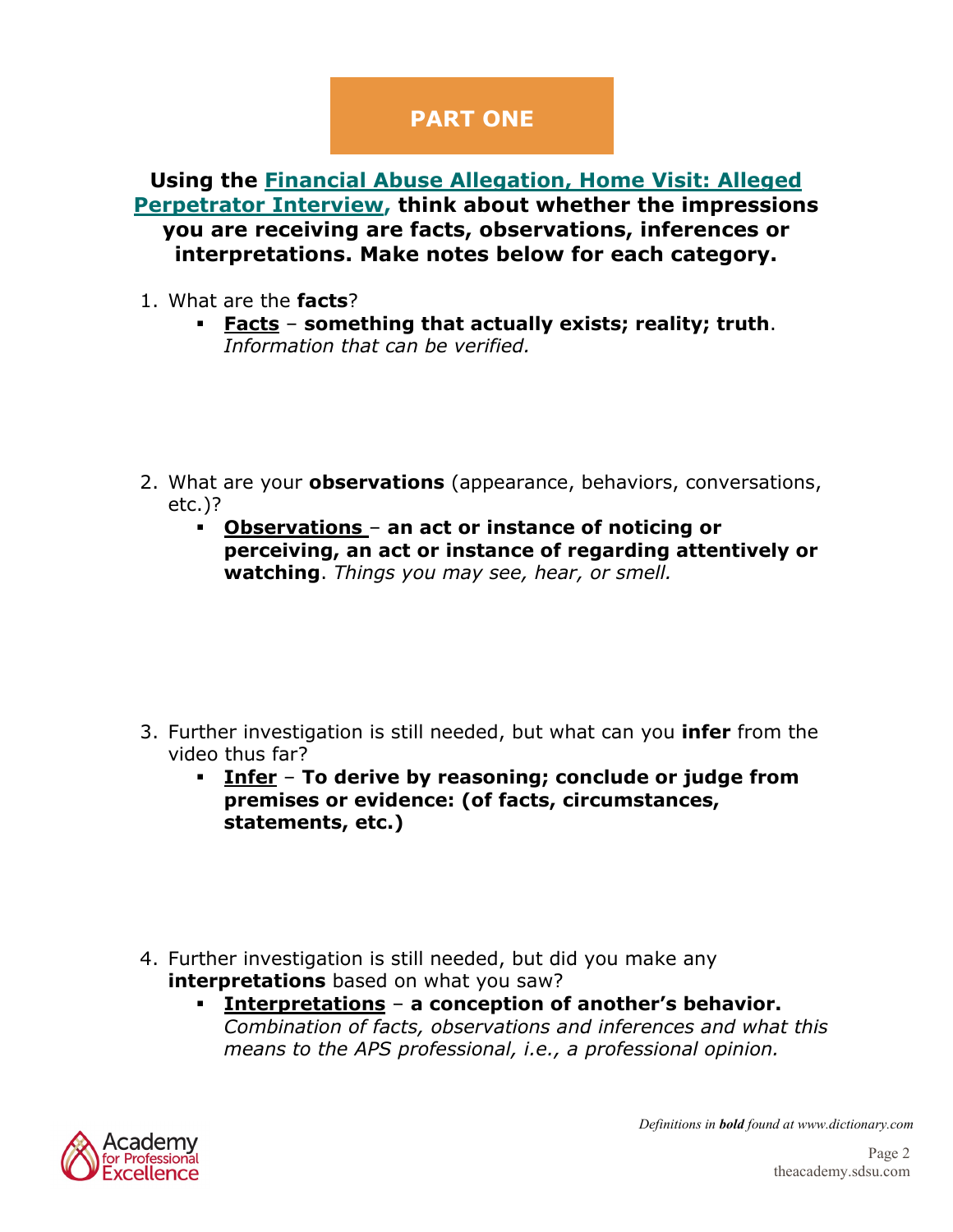# **PART TWO**

#### **Using the [Financial Abuse Allegation, Home Visit: Alleged](https://www.youtube.com/watch?v=6i9ARePrPpE)  [Perpetrator Interview,](https://www.youtube.com/watch?v=6i9ARePrPpE) write a collateral contact narrative.**

*Consider the elements of good report writing:* 

- *1. Accurate, factual, complete, and timely documentation.*
- *2. Inclusion of direct quotes.*
- *3. Clear, concise, and objective language that will stand up in court, and provide a professional standard for APS casework.*

-CWDA APS Guidelines to Supplement Regulations, 2.7: Guiding Principles for APS Case Documentation

Narrative:

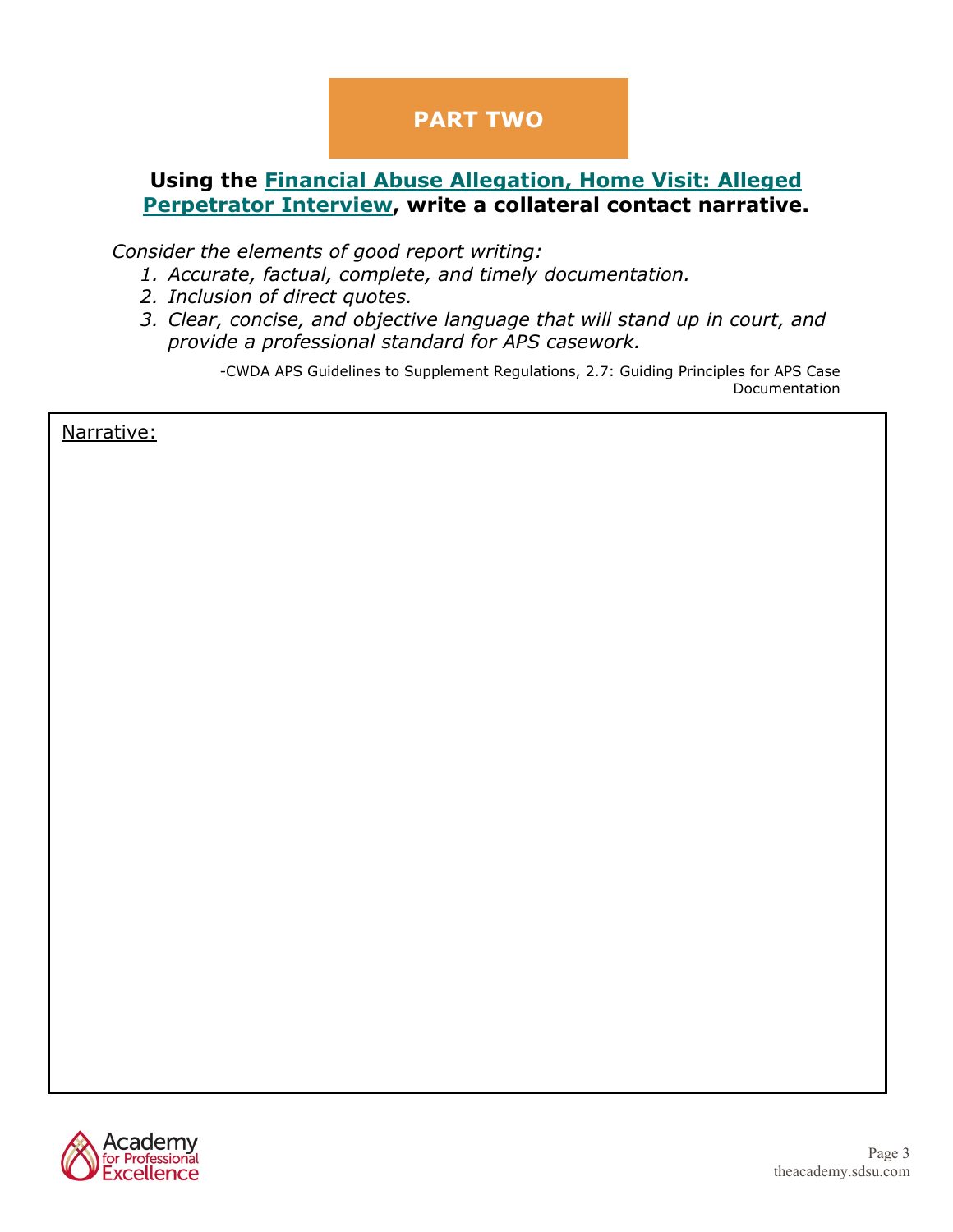Narrative (continued):

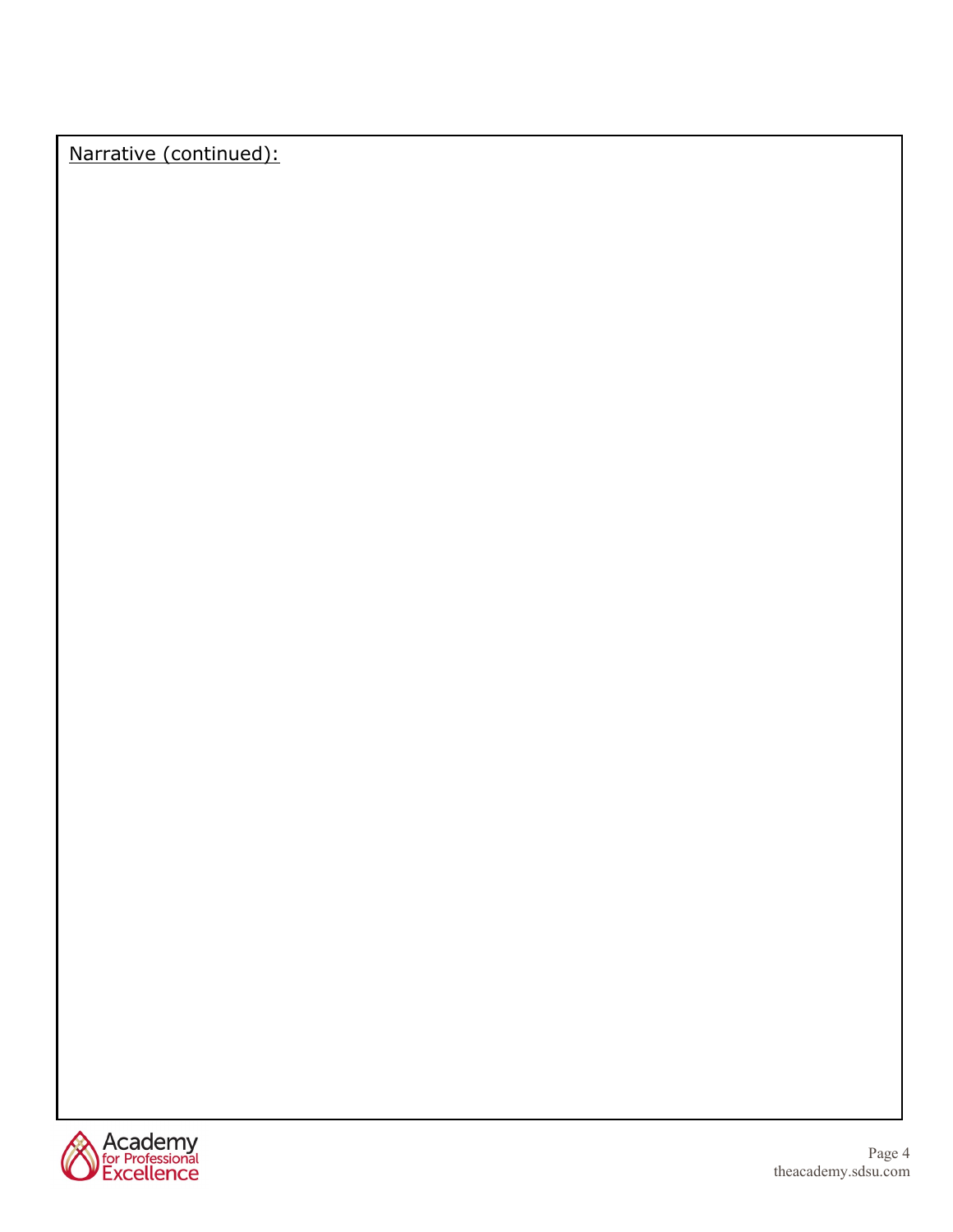### **PART TWO**

**(For Facilitator or Supervisor)**

Were the following documentation essentials included?:

• *Share specific examples from the written narrative to support these essentials*

The date the narrative was written

Setting/location/people present

Name of Alleged Perpetrator and relationship to victim

Statements the Alleged Perpetrator made about the allegation or protective issue

Proper use of abbreviations

Direct quotes, with context (the questions and the answers)

Observations including witness' physical and emotional demeanor

Clear language







Page 5 theacademy.sdsu.com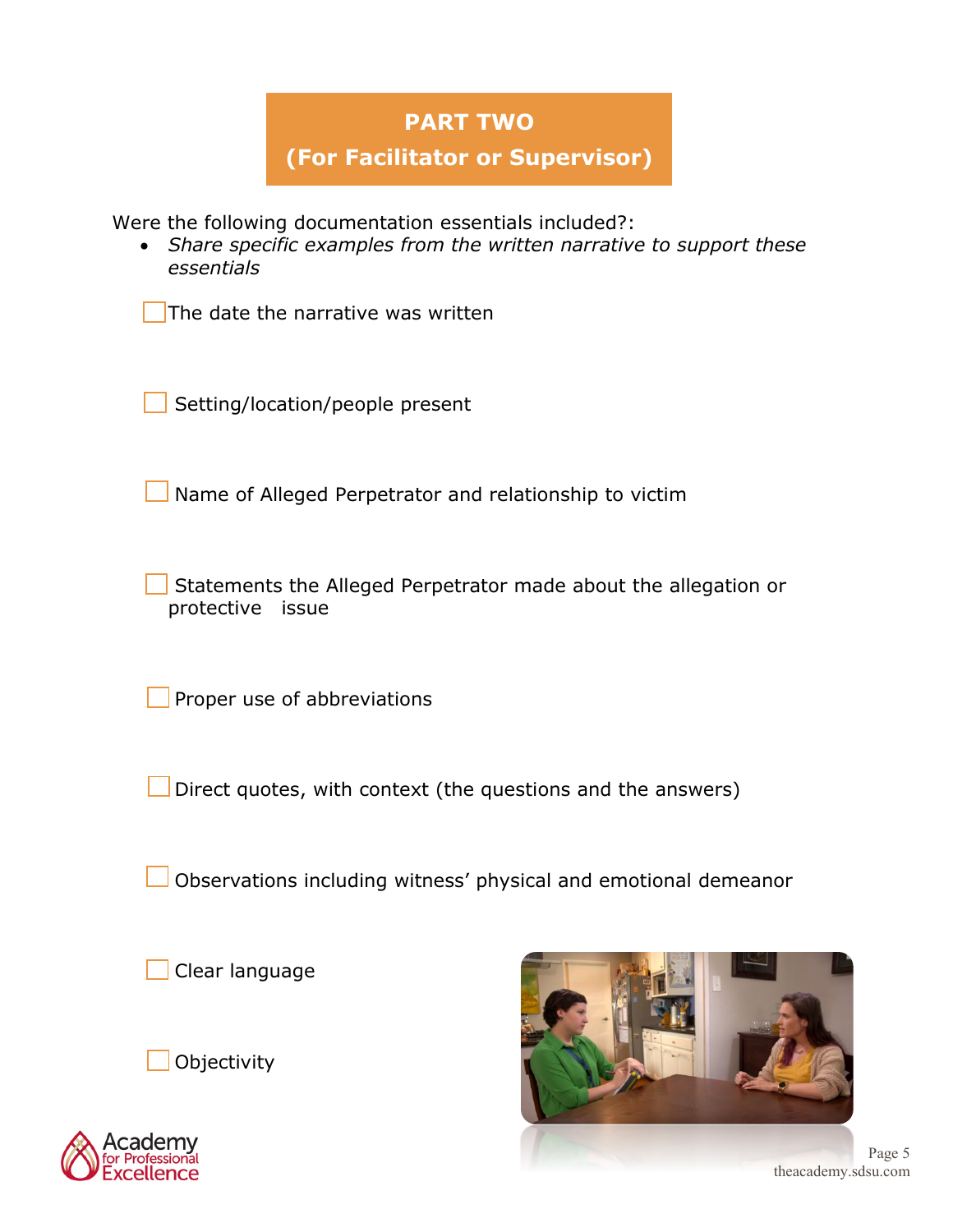## **PART THREE**

#### **Using the [Financial Abuse Allegation, Home Visit: Alleged](https://www.youtube.com/watch?v=6i9ARePrPpE)  [Perpetrator Interview,](https://www.youtube.com/watch?v=6i9ARePrPpE) discuss or answer the following questions:**

1. What questions did the APS professional use that demonstrated objective interviewing skills?

2. In what ways did the APS professional ask the Alleged Perpetrator to clarify an answer?

3. What would you document about the environment, e.g. what you saw/heard/smelled?

4. Based on the interview, what documents would you attempt to secure and include in your case record?